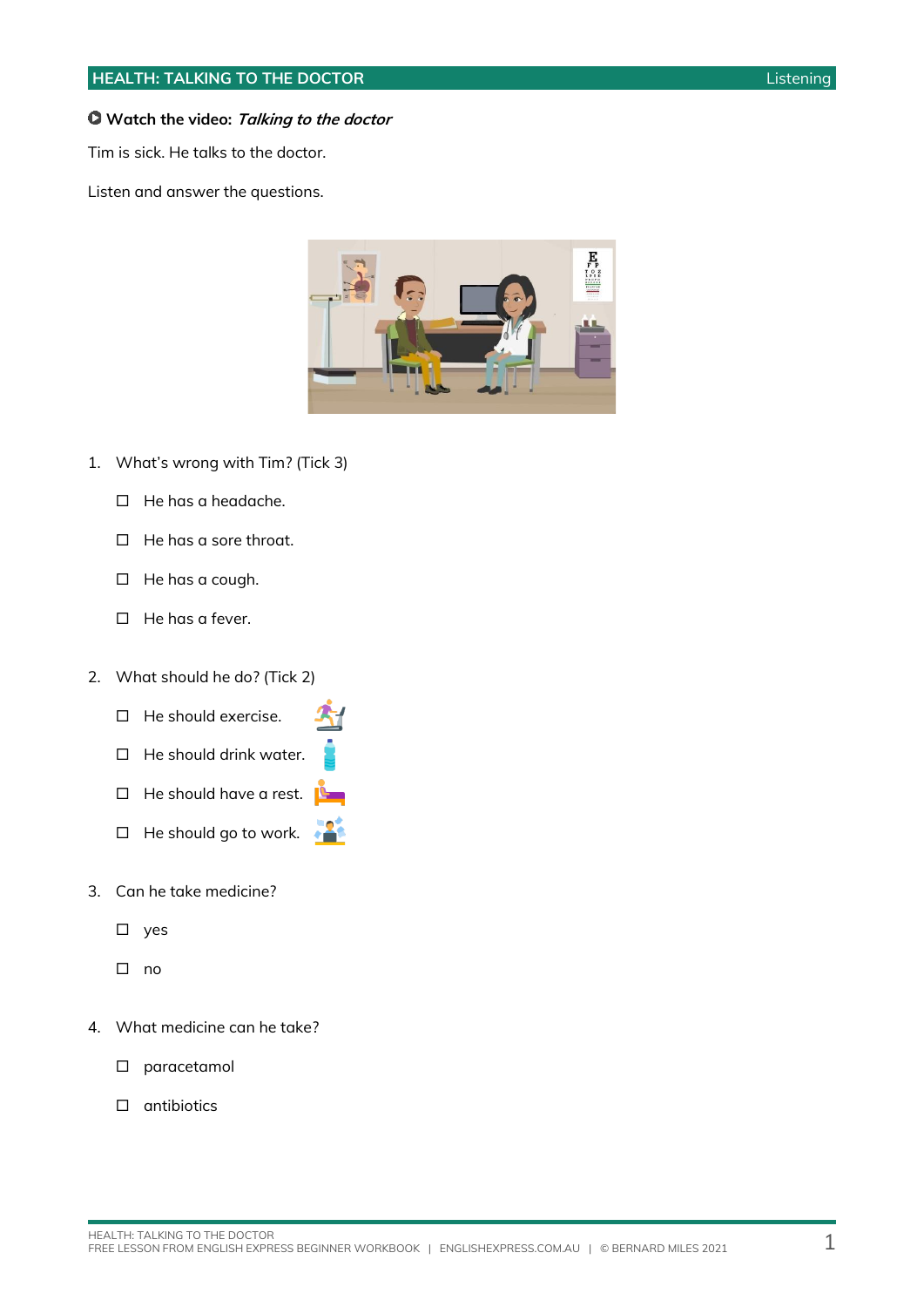# **HEALTH: TALKING TO THE DOCTOR Reading and speaking** Reading and speaking **Read it aloud.**  $\begin{bmatrix} \mathbf{E} \\ \mathbf{F} \\ \vdots \\ \mathbf{F} \end{bmatrix}$ Tim is sick. He talks to the doctor. **Tim** C<sub>2</sub> Doctor Hi Tim. Please have a seat. Thanks. How are you today? I'm sick. What's wrong? I have a headache and a sore throat. Do you have a cough? Yes, I do. Do you have a fever? No, I don't. Can you open your mouth, please? . . . You have a cold. What should I do? You should drink water and have a rest. Can I take medicine?

Yes, you can take some paracetamol.

OK. Thank you, Doctor.

No problem. Have a nice day.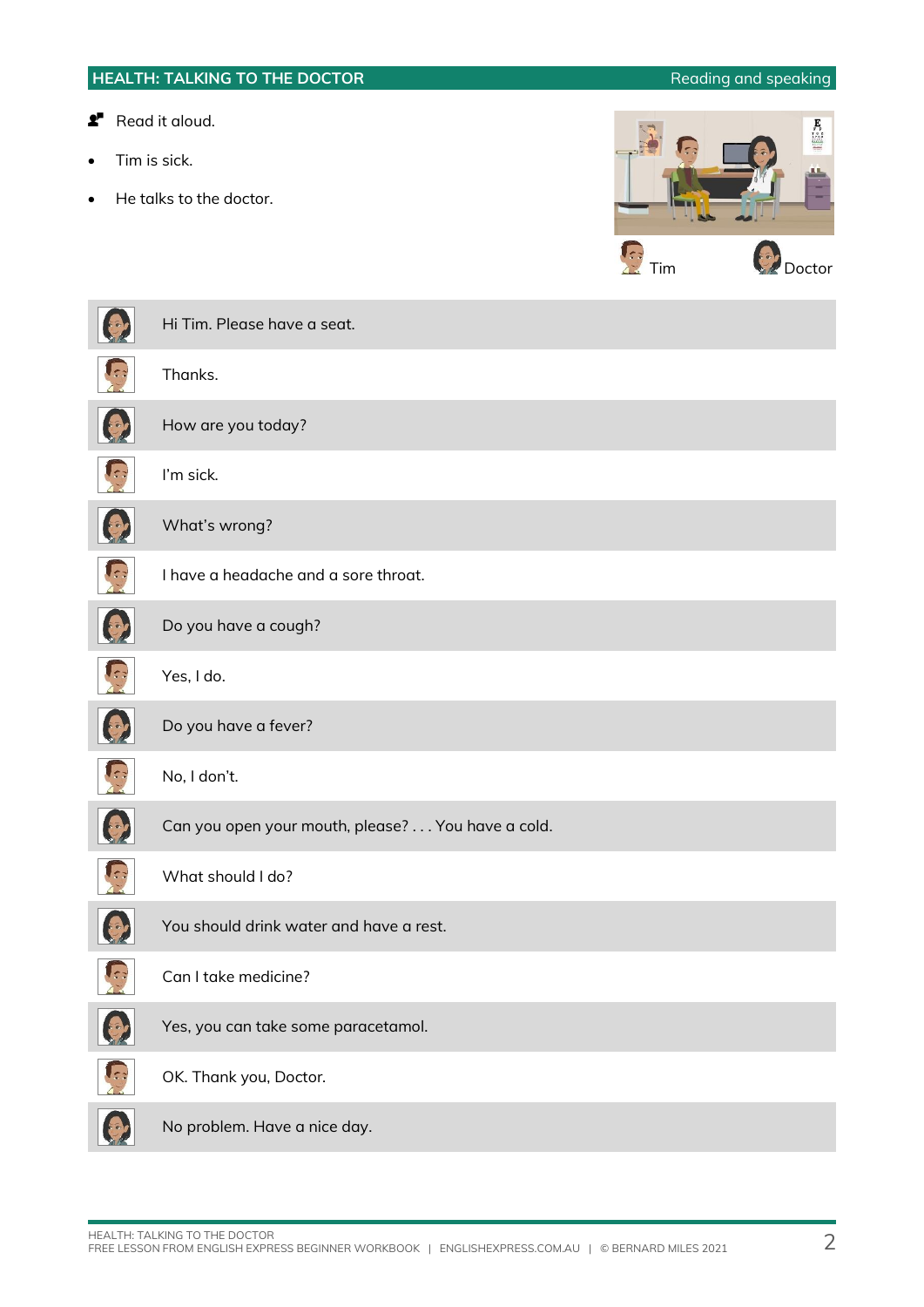## **Videos**

Video links for this resource available at: **[englishexpress.com.au/bw](https://www.englishexpress.com.au/bw)**

### **Answer Key and Guide**

#### **Listening**

#### **Answers**

- **1. He has a headache. He has a sore throat. He has a cough.**
- **2. He should drink water. He should have a rest.**
- **3. yes**
- **4. paracetamol**

#### **Teacher notes**

- ▪There are two versions of the video: one with captions and one without captions. Use the video without captions to focus on listening skills.
- ▪Paracetamol is an over-the-counter medicine for pain relief. There are many brands of paracetamol, including Panadol.
- ▪Note: This is a simplified example of a doctor's consultation. A real consultation would usually have more questions.

#### **Reading and speaking**

#### **Teacher notes**

▪A full transcript of the dialogue is presented. Students can role-play the scenario and read it aloud.

#### **Extra ideas**

- Focus on pronunciation: difficult sounds, linking, stress, intonation.
- Focus on useful words and phrases. Examples: *Please have a seat. How are you today? No problem. Have a nice day.*
- Cut up the dialogue. Students put it in order.